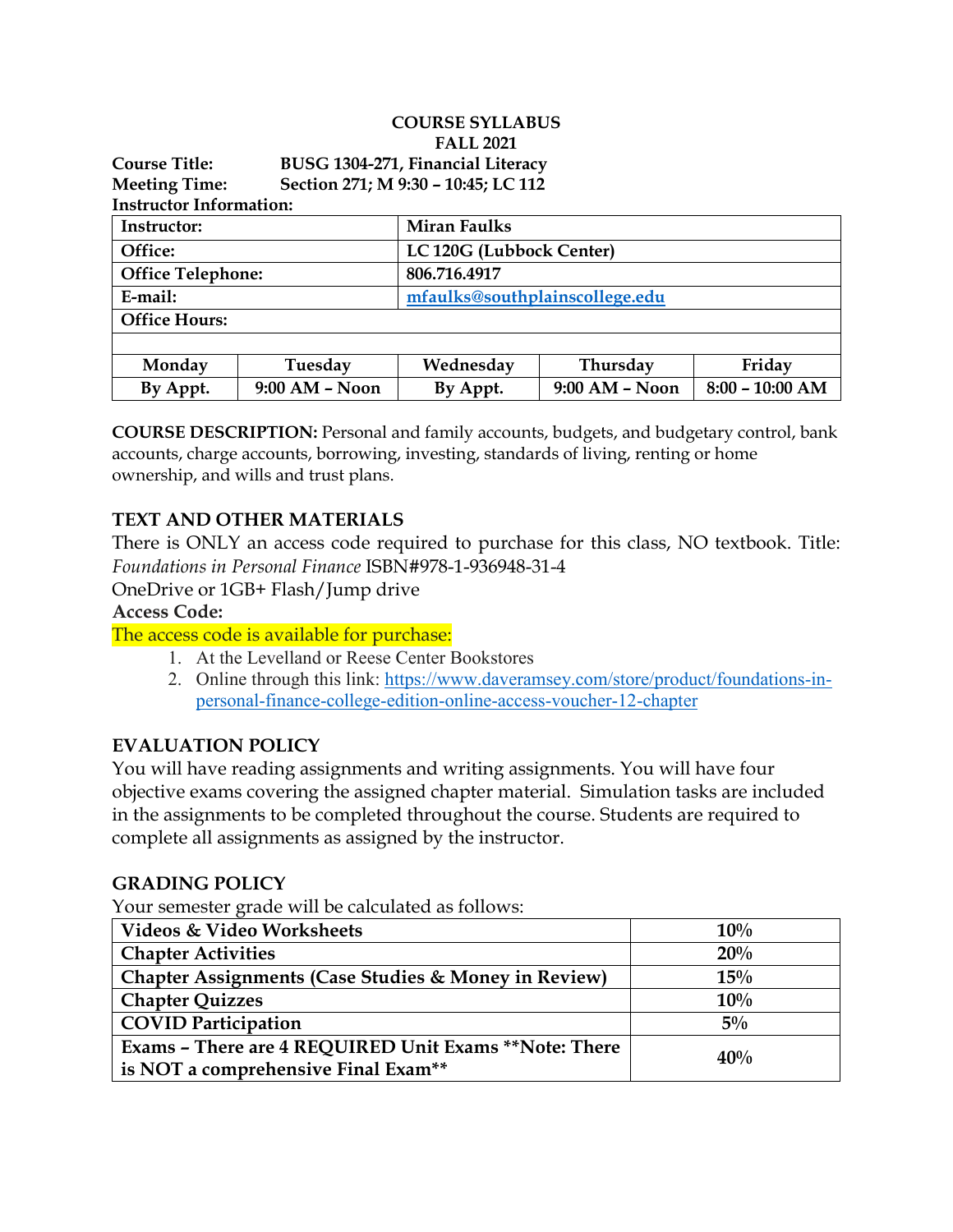| A score of "0" due to any missing assignment WILL NOT<br>be replaced or dropped. |             |             |             |  |                |
|----------------------------------------------------------------------------------|-------------|-------------|-------------|--|----------------|
| $90-100 = A$                                                                     | $80-89 = B$ | $70-79 = C$ | $60-69 = D$ |  | Below $60 = F$ |

#### **EXTRA CREDIT**

**There are two extra credit opportunities for a total of 3 points available for this class. Extra credit is offered to the entire class, NOT individual students. All extra credit points will be added to the** *final* **course average at the end of the semester.**

- **1. Course Evaluation – 1 point will be added to the final course average for completing the evaluation for this course. The course evaluation will be available at the end of the semester.**
- **2. Course Assignments – 2 points will be added to the final course average for students that complete EVERY assignment throughout the ENTIRE semester by the required deadline. There are NO exceptions for this opportunity.**

#### **TUTORING INFORMATION**

#### SPC Tutors

Tutoring is FREE for all currently enrolled students. Make an appointment or drop-in for help at any SPC location or online! Visit the link below to learn more about how to book an appointment, view the tutoring schedule, get to know the tutors, and view tutoring locations.

[http://www.southplainscollege.edu/exploreprograms/artsandsciences/teacheredtuto](http://www.southplainscollege.edu/exploreprograms/artsandsciences/teacheredtutoring.php) [ring.php](http://www.southplainscollege.edu/exploreprograms/artsandsciences/teacheredtutoring.php)

#### Tutor.com

You also have 180 FREE minutes of tutoring with tutor.com each week, and your hours reset every Monday morning. Log into Blackboard, click on the tutor.com link on the left-hand tool bar and grab a session with a tutor. You can access tutor.com during the following times:

Monday – Thursday: 8 pm – 8 am

6 pm Friday – 8 am Monday Morning

#### **ATTENDANCE POLICY**

Students are to be punctual and in attendance to each scheduled meeting. If a student accumulates four consecutive absences or a total of six absences, that student will be dropped. I will take roll at the beginning of each class and I do record tardies. Three tardies are equivalent to an absence. It is your responsibility to make sure an absence is correctly recorded as a tardy if you come in late. Students are expected to attend class the entire scheduled class meeting time.

#### **COVID-19 INFORMATION**

If you are experiencing any of the following symptoms please do not attend class and either seek medical attention or get tested for COVID-19.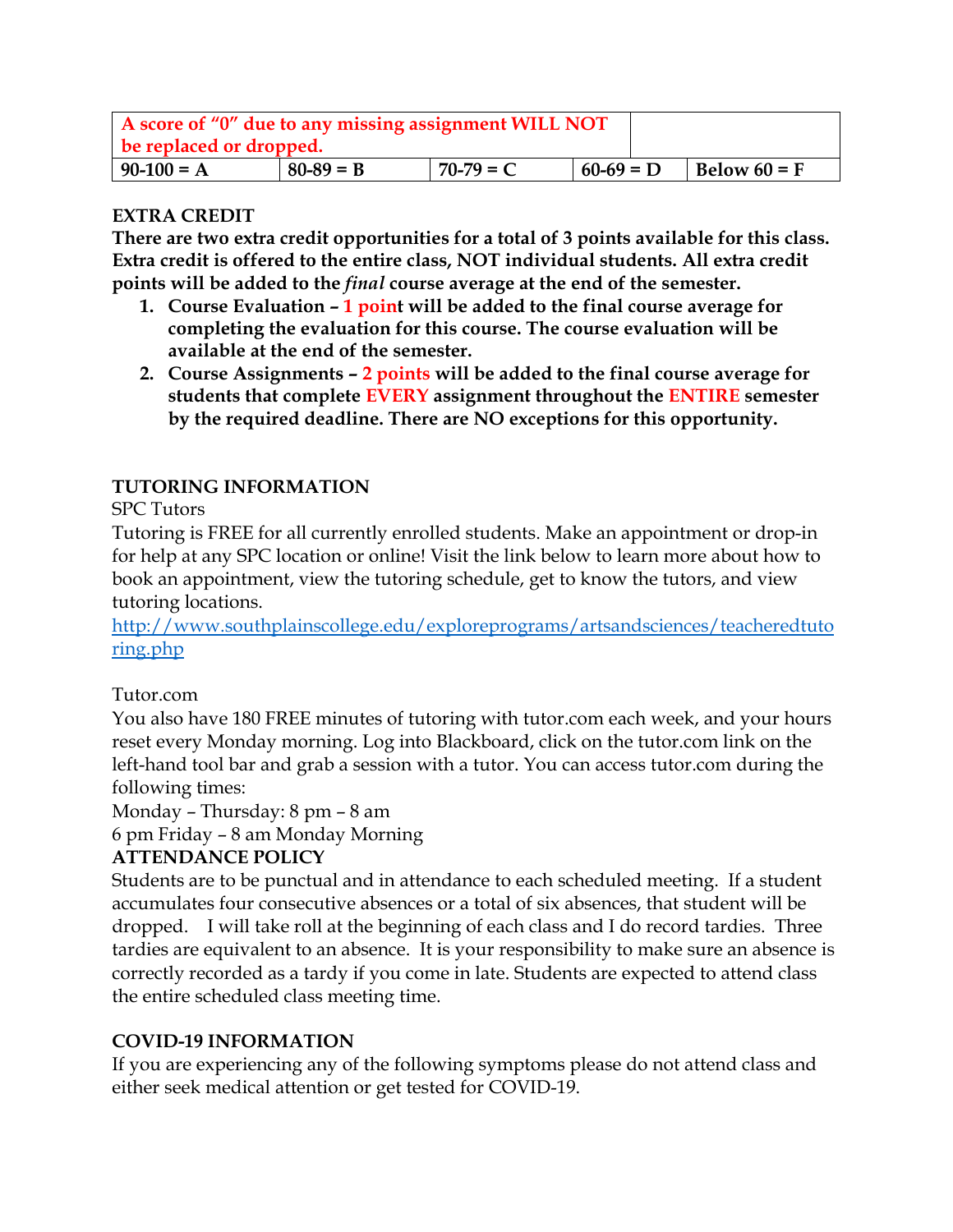- Cough, shortness of breath, difficulty breathing
- Fever or chills
- Muscle or body aches
- Vomiting or diarrhea
- New loss of taste and smell

Please also notify DeEtte Edens, BSN, RN, Associate Director of Health & Wellness at [dedens@southplainscollege.edu](mailto:dedens@southplainscollege.edu) or 806.716.2376.

Please note that all positive tests must quarantine for the 10-day isolation period. If a student does test positive or chooses to self-quarantine due to an exposure, you must contact DeEtte Edens.

At this time we are not requiring masks be worn in class and on campus, but please do so if it makes you more comfortable.

# **WITHDRAWAL POLICY**

It is the student's responsibility to verify administrative drops for excessive absences through MySPC using his or her student online account. If it is determined that a student is awarded financial aid for a class or classes in which the student never attended or participated, the financial aid award will be adjusted in accordance with the classes in which the student did attend/participate and the student will owe any balance resulting from the adjustment.

If for any reason the student is unable to complete the course requirements, it is the student's responsibility to initiate their own withdrawal by the drop date for the semester. An administrative drop by the instructor in this course will, in most cases, result in the student receiving an "F" (not an "X"). **The last day for students to drop the course is December 2, 2021.** However, always talk to your instructor before dropping.

## **STUDENT CONDUCT**

Expected student conduct is as outlined in the SPC catalog. Please note that there is an online component to this course and others will see your responses to questions. Please do not post any pictures or data that others may find offensive.

## **NEW SPC E-MAIL INSTRUCTIONS**

- 1. Navigate to **[https://office.com](https://office.com/)** and select **Sign In**
- 2. Username: [MySPCusername@southplainscollege.edu](mailto:MySPCusername@southplainscollege.edu) (please note the @students has been dropped)
- 3. Password: *Your MySPC/Blackboard password*
- 4. Select **Outlook** to check your new SPC email!

You can also forward your SPC email to another e-mail of your choice. You can do this by following these steps:

- 1. Login to Office 365 [\(http://office.com/\)](http://office.com/)
- 2. Click **Outlook**.
- 3. Click **Settings (**gear icon in the upper right-hand of your screen).
- 4. At the bottom of the Settings panel, Click **View all Outlook settings** Click **Mail**.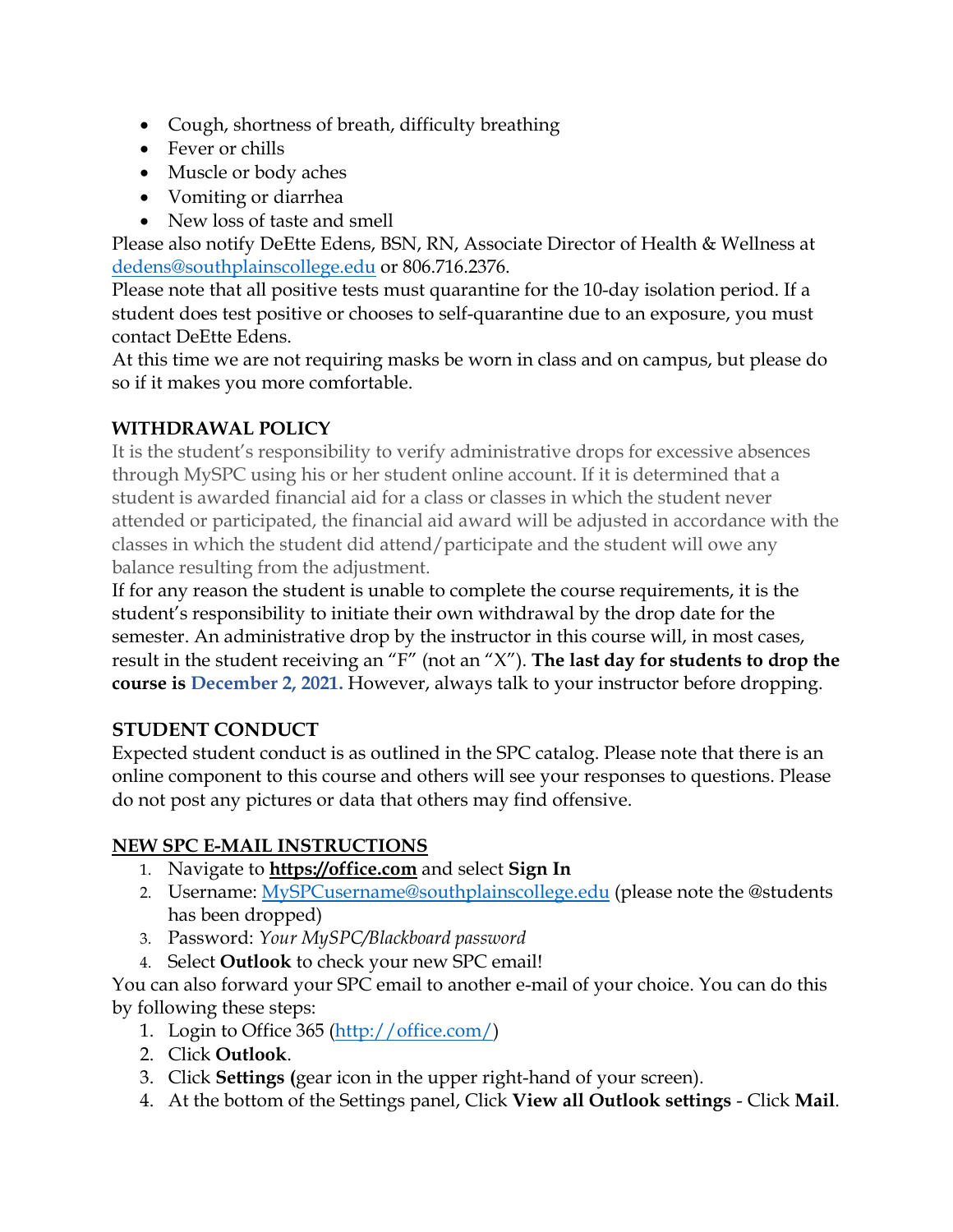- 5. Click **Forwarding**
- 6. Under the "Forwarding" heading, select **Enable Forwarding**
- 7. Type the email address you wish to forward your mail (e.g., Gmail, Hotmail, etc.)
- 8. Recommended: Select "Keep a copy of all forwarded messages" *Note*: if you do not select this, nothing sent to your @southplainscollege.edu email account will be saved in your SPC mailbox.
- 9. Select **Save**.

## **COURSE OBJECTIVES**

Upon successful completion of the course, you will be able to:

- Communications Skills to include effective written, oral and visual communication
- Critical Thinking Skills to include creative thinking, innovation, inquiry, and analysis, evaluation and synthesis of information
- Empirical and Quantitative Competency Skills to manipulate and analyze numerical data or observable facts resulting in informed conclusions
- Personal Responsibility to include the ability to connect choices, actions, and consequences to ethical decision-making
- Social Responsibility to include the demonstrated knowledge and competence, knowledge of civic responsibility, and the ability to engage effectively in regional, national, and global communities.

# **STUDENT LEARNING OUTCOMES**

- 1. Identify the concepts associated with the time value of money.
- 2. Identify the differences among various savings and investment programs and classes of securities
- 3. Identify the options for insurance
- 4. Describe retirement and estate planning techniques
- 5. Explain the benefits of owning versus renting real property
- 6. Discuss consumer protection legislation

## **ASSIGNMENT DUE DATES**

Intro/Syllabus September 8, 2021

- Chapter 1 September 08, 2021
- Chapter 2 September 20, 2021
- Chapter 3 September 27, 2021
- Chapter 4 October 4, 2021
- Exam 1 October 4, 2021
- Chapter 5 October 11, 2021
- Chapter 6 October 18, 2021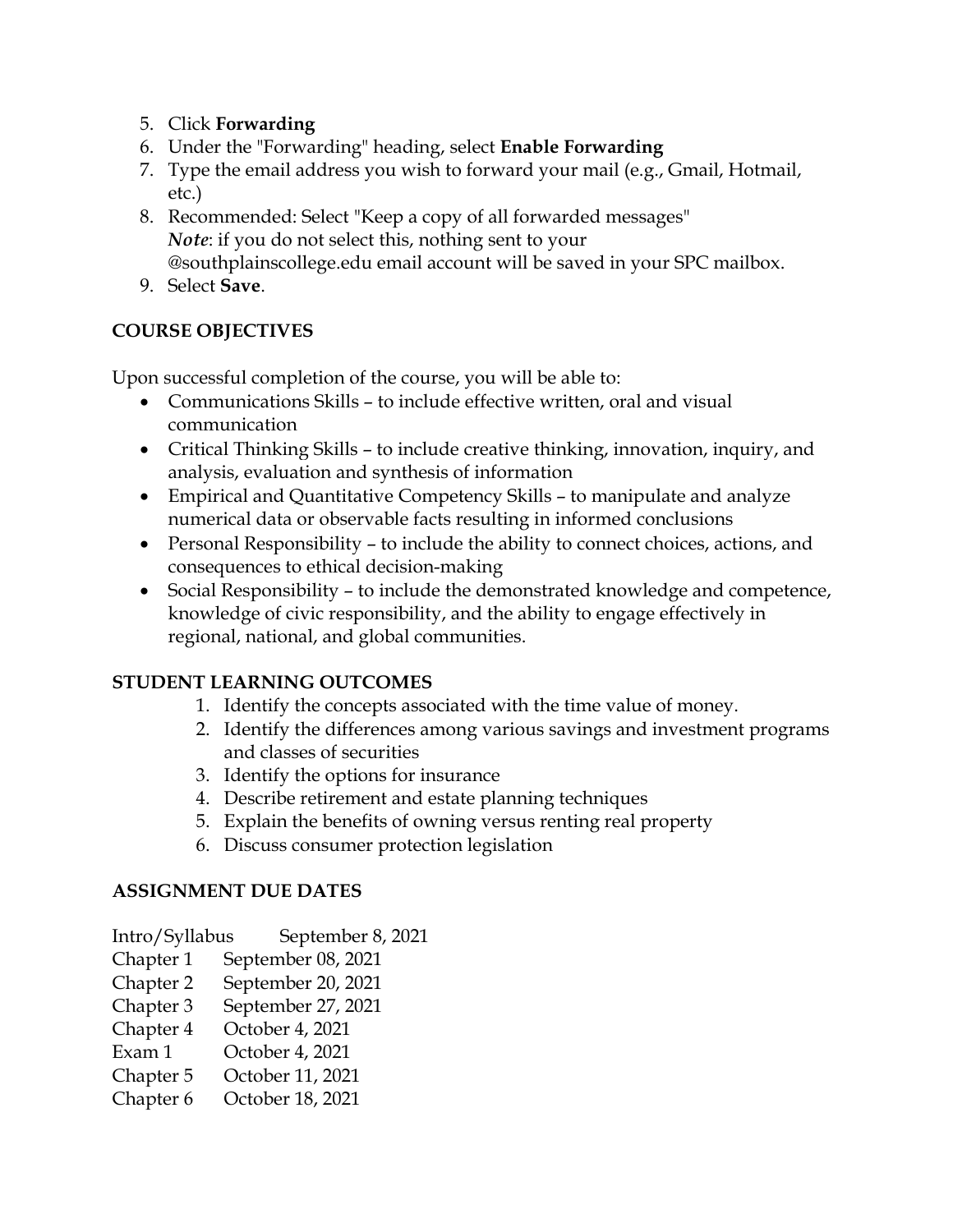| Chapter 7  | October 25, 2021  |  |  |  |
|------------|-------------------|--|--|--|
|            |                   |  |  |  |
| Exam 2     | October 25, 2021  |  |  |  |
| Chapter 8  | November 01, 2021 |  |  |  |
| Chapter 9  | November 08, 2021 |  |  |  |
| Chapter 10 | November 15, 2021 |  |  |  |
| Exam 3     | November 22, 2021 |  |  |  |
| Chapter 11 | November 29, 2021 |  |  |  |
| Chapter 12 | December 6, 2021  |  |  |  |
| Exam 4     | December 13, 2021 |  |  |  |

Note: All deadlines are at 11:59 PM on Monday unless you are notified differently. New Assignments open on Monday at 12 AM.

Chapter exams will be given after every two chapters.

**COMPUTER LABS:** There are several computer labs with the locations, and hours of operation below. You will need to present your SPC student ID at some of these locations.

• Levelland campus: Technology Center, Monday – Thursday from 8 a.m. to 9 p.m. and Friday from 8 a.m. to 4 p.m.

• Reese campus library: Building 8, Monday – Thursday from 8 a.m. to 8 p.m. and Friday from 8 a.m. to 4 p.m.

• Reese campus: Building 8, Room 827. This lab is available first for students enrolled in computer classes then students enrolled in other courses. Hours will be posted on the door.

• Lubbock Center, Monday – Thursday from 8 a.m. to 7 p.m. and Friday from 8 a.m. to 4 p.m.

**TECHNICAL PROBLEMS/SUPPORT:** If you are having computer problems, you have to let me know. I will try to help you in any way that I can. E-mail blackboard@southplainscollege.edu is your first contact with technical problems related to the Blackboard program. I am your contact with content issues for the course. Please remember that it is your responsibility to have a backup plan if your computer goes down. Please have this plan in place now and do not wait until it is a crisis situation. If you lose your assignments due to bad flash drives, computer crash, or your dog ate your homework, there is nothing I can do about it. THIS IS YOUR WARNING TO HAVE A BACKUP PLAN IN PLACE.

PLEASE DO NOT WAIT UNTIL THE LAST MINUTE TO TURN ASSIGNMENTS IN OR YOU MAY HAVE PROBLEMS! Remember the saying "TECHNOLOGY HAPPENS"! So, it is strongly recommended to work on and submit assignments early before the date due. If an assignment is due and you are not able to access the Internet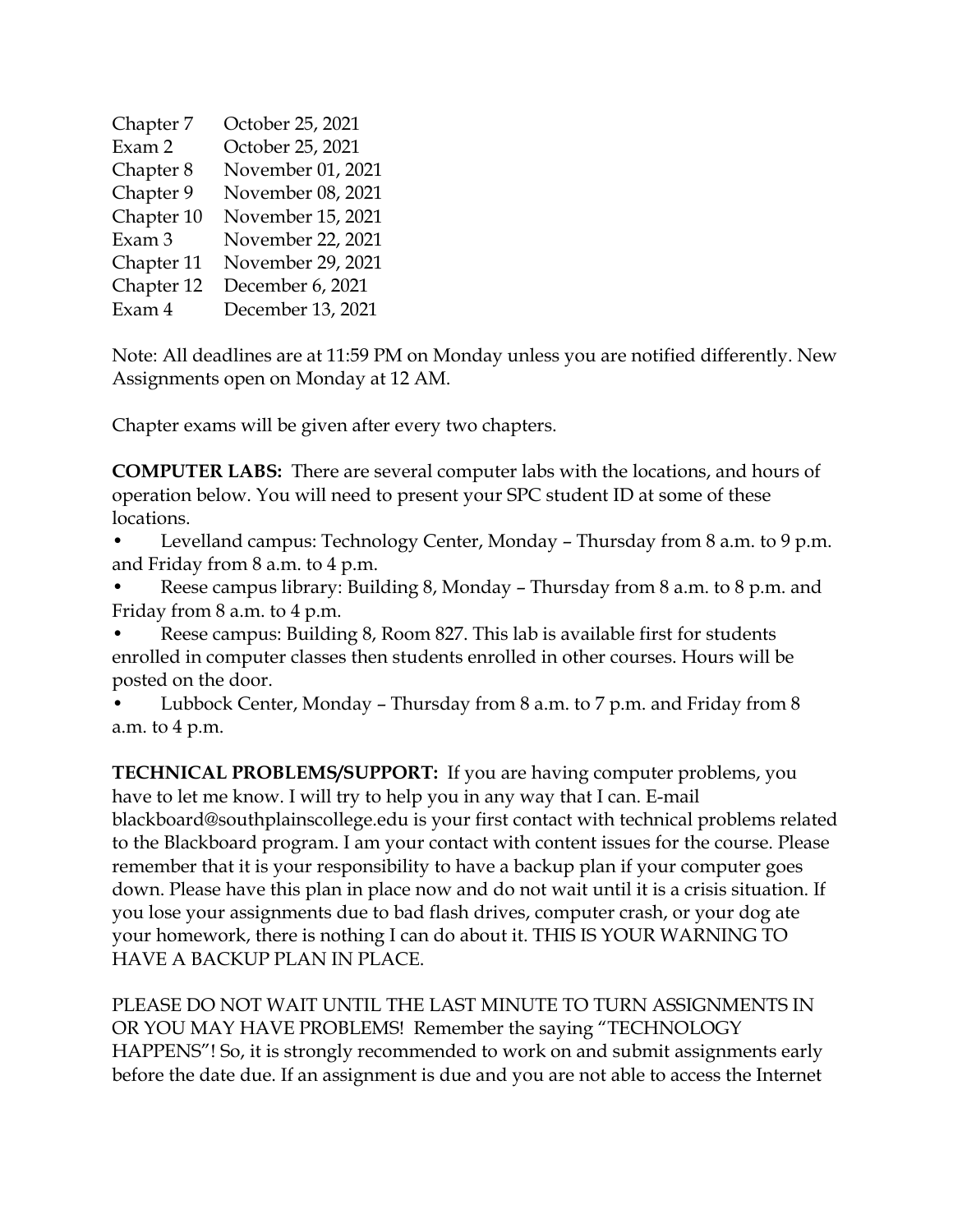because the SPC server is down (which rarely happens), you have several options available:

1. The Foundations website will not be affected if Blackboard is down, so go ahead and complete your work in Foundations.

2. If you have to email me attachments and Blackboard is down, you can email them to my SPC email (only in an emergency!) at mfaulks@southplainscollege.edu Use these options only as a last resort. If you must use one of these options, email and call me to let me know.

## **SPECIAL SERVICES: Disabilities Statement**

Students with disabilities, including but not limited to physical, psychiatric, or learning disabilities, who wish to request accommodations in this class should notify the Disability Services Office early in the semester so that the appropriate arrangements may be made. In accordance with federal law, a student requesting accommodations must provide acceptable documentation of his/her disability to the Disability Services Office. For more information, call or visit the Disability Services Office at Levelland Student Health & Wellness Center 806-716-2577, Reese Center (also covers ATC) Building 8: 806-716-4675, Plainview Center Main Office: 806-716-4302 or 806-296-9611, or the Health and Wellness main number at 806-716-2529.

**ACADEMIC INTEGRITY:** It is the aim of the faculty of South Plains College to foster a spirit of complete honesty and a high standard of integrity. The attempt of any student to present their own work, which he or she has not honestly performed, is regarded as a most serious offense and renders the offender liable to serious consequences, possibly suspension. Students should refer to the SPC General Catalog policy regarding consequences for cheating and plagiarism and for events defined as cheating and plagiarism (see "Academic Integrity" as well as "Student Conduct" sections in college catalog).

**CAMPUS CONCEALED CARRY** - Texas Senate Bill - 11 (Government Code 411.2031, et al.) authorizes the carrying of a concealed handgun in South Plains College buildings only by persons who have been issued and are in possession of a Texas License to Carry a Handgun. Qualified law enforcement officers or those who are otherwise authorized to carry a concealed handgun in the State of Texas are also permitted to do so. Pursuant to Penal Code (PC) 46.035 and South Plains College policy, license holders may not carry a concealed handgun in restricted locations. For a list of locations, please refer to the SPC policy at:

(http://www.southplainscollege.edu/human\_resources/policy\_procedure/hhc.php) Pursuant to PC 46.035, the open carrying of handguns is prohibited on all South Plains College campuses. Report violations to the College Police Department at 806-716-2396 or 9-1-1.